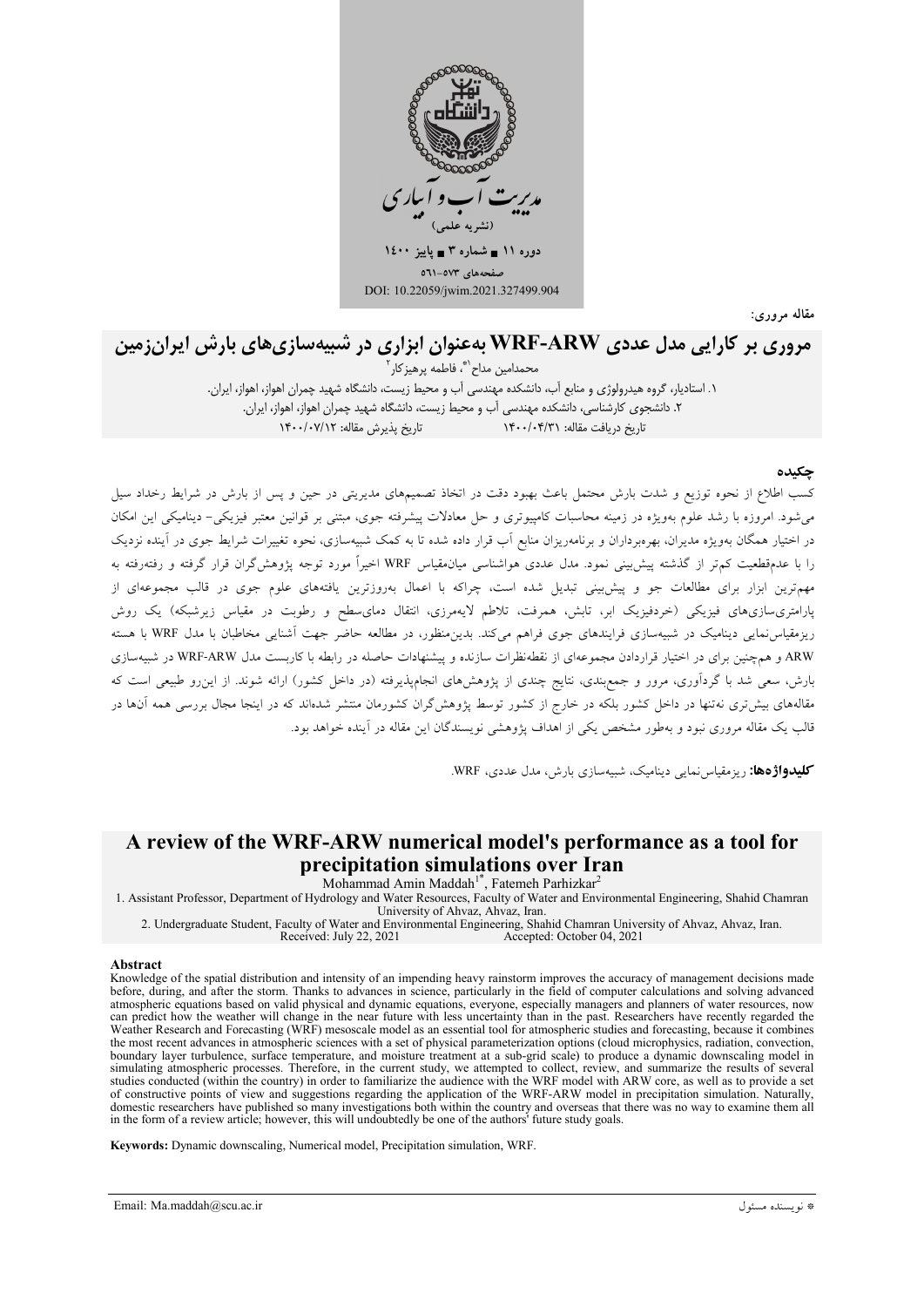#### مقدمه

بارش بهمنزله یکی از مهمترین و پیچیدهترین مؤلفههای اصلی هواشناسی تأثیر زیادی در اقلیم و فرایندهای آبشناختی چه برای پژوهش و چه در پیشبینی دارد. بارش از جمله کمیتهایی است که پیش<sub>ن</sub>ینی درست و بهموقع آن دارای اهمیت زیادی است. هر ساله، بارندگی شدید منجر به جاری شدن سیل می شود و صدمات زیادی به صنایع، تأسیسات آبی، کشاورزی و جوامع انسانی وارد میکند. بنابراین پیشبینی و پیشآگاهی از هنگام وقوع ریزشهای جوی سبب کاهش تلفات و خسارتهای وارده خواهد شد.

یکی از مؤثرترین مراحل در ایجاد طرح اضطراری کنترل سیل، پیشبینی بارندگی شدید است. روشهای آماری مختلفی از قبیل روشهای هوشمند<sup>ا</sup> (Basha *et al.*, 2020). مدل،های سریزمانی ْ (Mehdizadeh, 2020) و نظریه سوجک <sup>۳</sup> (Ghamariadyan *et al.*, 2021) برای پیش.بینی پارامترهای جوی، از جمله بارش، تاکنون پیشنهاد شده است. امروزه، انسان تا حدودی توانسته در زمینه علم هواشناسی با کشف قوانین موجود در جو و با بهرهگیری از ابزارهای محاسباتی از رخدادهای جو آگاهی داشته باشد. بهعنوان مثال عوامل اصلی تأثیرگذار در تشکیل ابرها و بارش؛ رطوبت، میزان فراوانی هواویزها، دمای هوا و سرعت باد قائم میباشند که تغییر در هر یک از این پارامترها میتواند بر ریزشهای جوی تأثیرگذار باشد. با استفاده از شبیهسازی<sup>؛</sup> فرایندها تحت قوانین دقیق و کاملتر، میتوان مدلی بهمنظور پیش بینی واقعي تر وضع هوا داشت.

مدلهای عددی پیشبینی وضع هوا<sup>ه</sup> نقش اساسی در بهبود کیفیت پیشبینیها دارند و در دهه گذشته بسیار موردتوجه قرار گرفتهاند. مرکز اروپایی پیش بینیهای هواشناسی با دامنه متوسط<sup>י (</sup>ECMWF)، مراکز مل<sub>ی</sub> پیشبینی محيطزيست<sup>√</sup> (NCEP)، آژانس هواشناس<sub>می</sub> ژاپن<sup>^</sup> (JMA). دفتر هواشناسی انگلستان<sup>۹</sup> (UKMO)، خدمات هواشناسی

کانادا<sup>۱۰ (</sup>MSC) و سایر مراکز پیشبینی مشابه از جمله مراکز مختلف هواشناسی هستند. آنها با حل مدلهایگردش عمومی" جو، شرایط جوی را نشان میدهند ( Hong et al., 2004). محصولات این مراکز در سطح وسیع با تفکیک مکانی<sup>۱۲</sup> پایین شبکه میشوند. در نتیجه عدم تطابق بین مقیاس پیش بینیها و مقیاس موردنیاز در مطالعات هواشناسی و هیدرولوژیکی، روش۵ای ریزمقیاسنمایی ۱<sup>۳</sup> ایجاد شدهاند (Cloke & Pappenberger, 2009). روش های دینامیک و آماری دو نوع تکنیک ریزمقیاس نمایی هستند. مدل عددی ہواشناسی میان.قیاس WRF<sup>، ی</sup>ک روش ریزمقیاس:مایی دینامیک است که اخیراً مورد توجه پژوهشگران قرار گرفته است. مدل WRF با مشارکت بیش از ۱۵۰ مؤسسه و دانشگاه در سراسر جهان ایجاد شده است.

بهکمک مدل عددی میان مقیاس WRF میتوان از چند ساعت تا چند روز قبل از وقوع رخداد هواشناسی را پیش بینی و درصورت لزوم اطلاعیههای لازم را صادر کرد. علاوهبر هسته پیشرفته تحقیقاتی<sup>10 (</sup>WRF-ARW)، مدل WRF با داشتن هستههای محاسباتی دیگر برای حل معادلات جوى مختلف مثل شيمي هوا (WRF-Chem)، هیدرولوژی (WRF-Hydro)، آتشسوزی در مناطق طبیعی (WRF-Fire)، هواشناسی شهری (WRF-Urban)، طوفانهای حارهای (HWRF)، انرژی تابش خورشیدی و باد (WRF-Solar)، پیچکھای بزرگىمقیاس" (WRF-LES). محیط قطبی (Polar WRF) و غیره می تواند در شبیهسازی بسیاری از پدیدههای مرتبط با جو بهکار گرفته شود.

استفاده از مدل هواشناسی WRF-ARW در پژوهشهای علوم جوی در کشورهای مختلف جهان روند رو به رشد داشته و همچنان بهعنوان یکی از مهم ترین ابزارها در مطالعه فرایندهای جوی ( Mahala et et al., 2021; Emmanouil et al., 2021) و ييش بينى (Duzenli et al., 2021; Yang et al., 2021) مورداستفاده

مدیریت آب و آباری دوره ۱۱ ∎ شماره ۳ ∎ یاییز ۱٤۰۰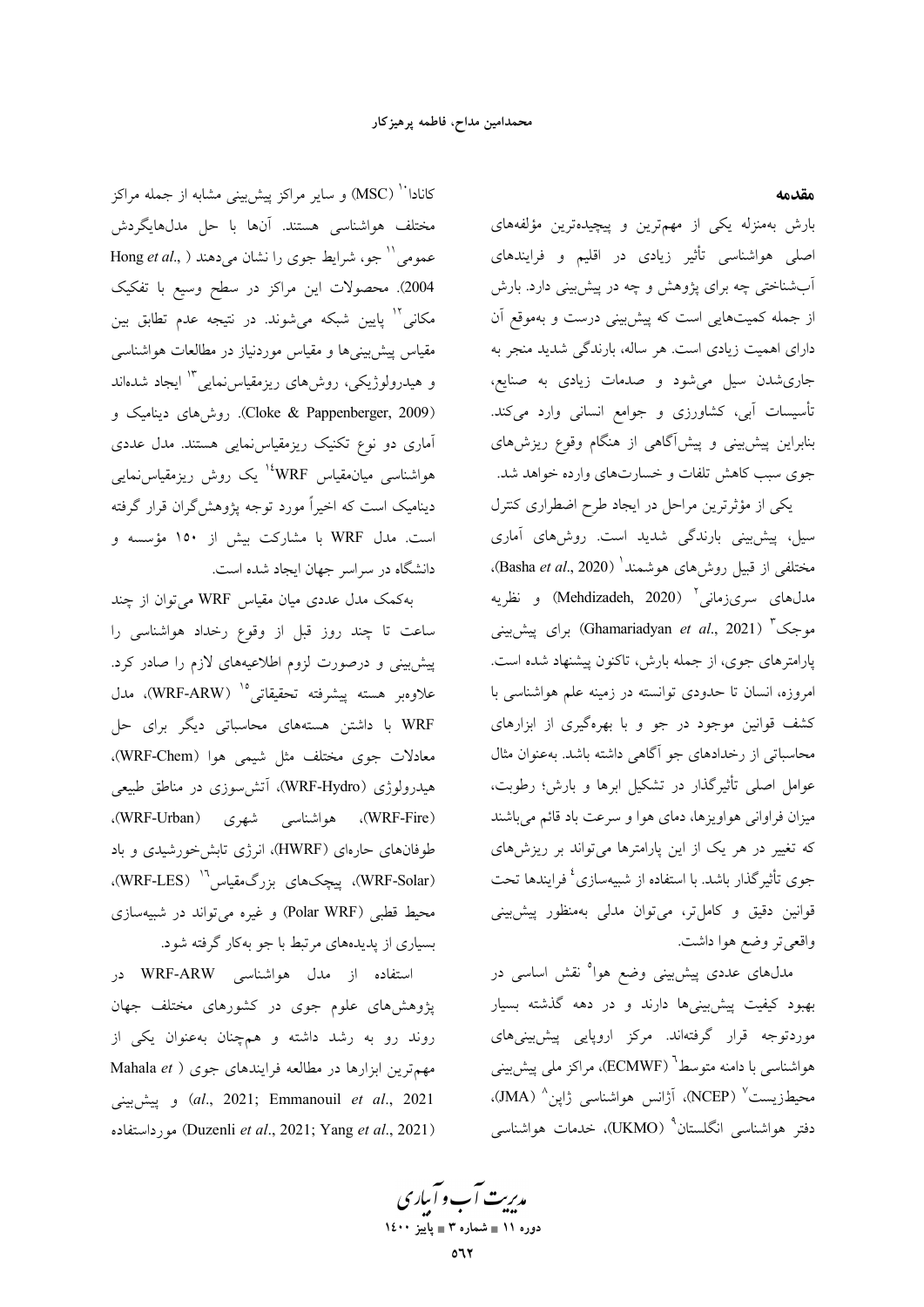قرار دارد (شکل ۱). در کشورمان نیز پژوهشهای بسیار را میٍتوان مورد اشاره قرار داد. هدف اصلی این مقاله مروری، تشویق پژوهشگران در استفاده از این مدل و آشنایی با محدودیتها و مزایای حاصله و منتشرشده مرتبط با پیش بینی عددی بارش در ایران است. لذا باتوجه به محدودیت ارائه مطالب در این قالب، در ادامه پس از ارائه توضیح مختصر درخصوص مدل و اجزای آن، جهت آشنای<sub>ی</sub> با دستاوردهای منتشرشده داخل<sub>ی</sub> به بررسی تعدادی از پژوهشهای پیرامون ارزیابی عملکرد مدل در پیش بینی ریزشهای جوی (بارش) در ایران میپردازیم. در انتها با جمع بندی مرور صورتگرفته پیشنهادات بیان مي شوند.

از زمان انتشار عمومی مدل در سال ۱۳۷۹، مدل WRF مورداستفادهترین مدل جوی در جهان قرار گرفته .<br>است و جزو پیشرفتهترین و کاربردیترین مدلها و جایگزین مدل قبلی MM5<sup>۱۷</sup>شده است (شکل ۲). فرم شبکه C-Arakawa در این مدل غیرهیدرواستاتیک<sup>۱۸</sup> استفاده شده است. مقادیر جرمی پارامترهایی مانند فشار، دما، رطوبت و سایر موارد در هر گره شبکه<sup>۱۹</sup> شبکه اندازهگیری می شود. بهطورکلبی مدل WRF از چهار بخش اصلی تشکیل شده است که عبارتند از:

۱– سامانه پیش پردازش <sup>۲۰</sup> (WPS): برای تعریف

دامنههای محاسباتی<sup>۲۱</sup> در شبیهسازی– درون<sub>ی</sub>اب<sub>ی</sub> میدانهای ثابت شامل ناهمواری و کاربری اراضی بهشکل مدل و نیز استخراج میدانهای پیشبینی یک مدل .<br>تمامکرهایی بهمنظور فراهمکردن شرایط اولیه و مرزی<sup>۲۲</sup> سیستم، مورداستفاده قرار میگیرد. لازم به ذکر است که .<br>منظور از دامنه محاسباتی (دامنه شبکه)، محدوده جغرافیایی شبکهای از نقاط است که معادلات وضع جوی توسط مدل در محل نقاط گره این شبکه حل می شود.

۲- WRF-VAR": انجام این بخش در اجرای مدل اختیاری میباشد. میتوان برای دادهگواری<sup>۲۶</sup> مشاهدات تکمیلی به تحلیل درون یابی و ایجادشده توسط WPS و نیز بهروزکردن شرایط اولیه و مرزی سیستم در دامنههای WRF زمانی که مدل بهصورت چرخه متناوب اجرا می شود، از WRF-VAR استفاده نمود.

۳– حل کننده ARW°': جزو مؤلفههای کلیدی سامانه مدلسازی است و از چندین برنامه مقداردهی اولیه برای شبیهسازیهای ایدهآلشده<sup>۲۰</sup> و دادهواقعی<sup>۲۷</sup> و برنامه انتگرال گیری عددی ترکیب شده پشتیبانی میکند. این برنامه همچنین شامل یک برنامه برای دامنهسازی يکطرفه<sup>۲۸</sup> است.

٤- ابزارهای گرافیکی: بروندادهای °۲ WPS و WRF که به فرمت NetCDF هستند توسط این ابزارهای گرافیکی تصویرسازی و نمایش داده می شوند.



Figure 1. Countries where have registered WRF users (yellow) and that, in addition to logged-registered users, the WRF model has been run operationally (orange) through 2015; (Powers et al., 2017).

مدریت آب و آساری دوره ۱۱ ∎ شماره ۳ ∎ یاییز ۱٤۰۰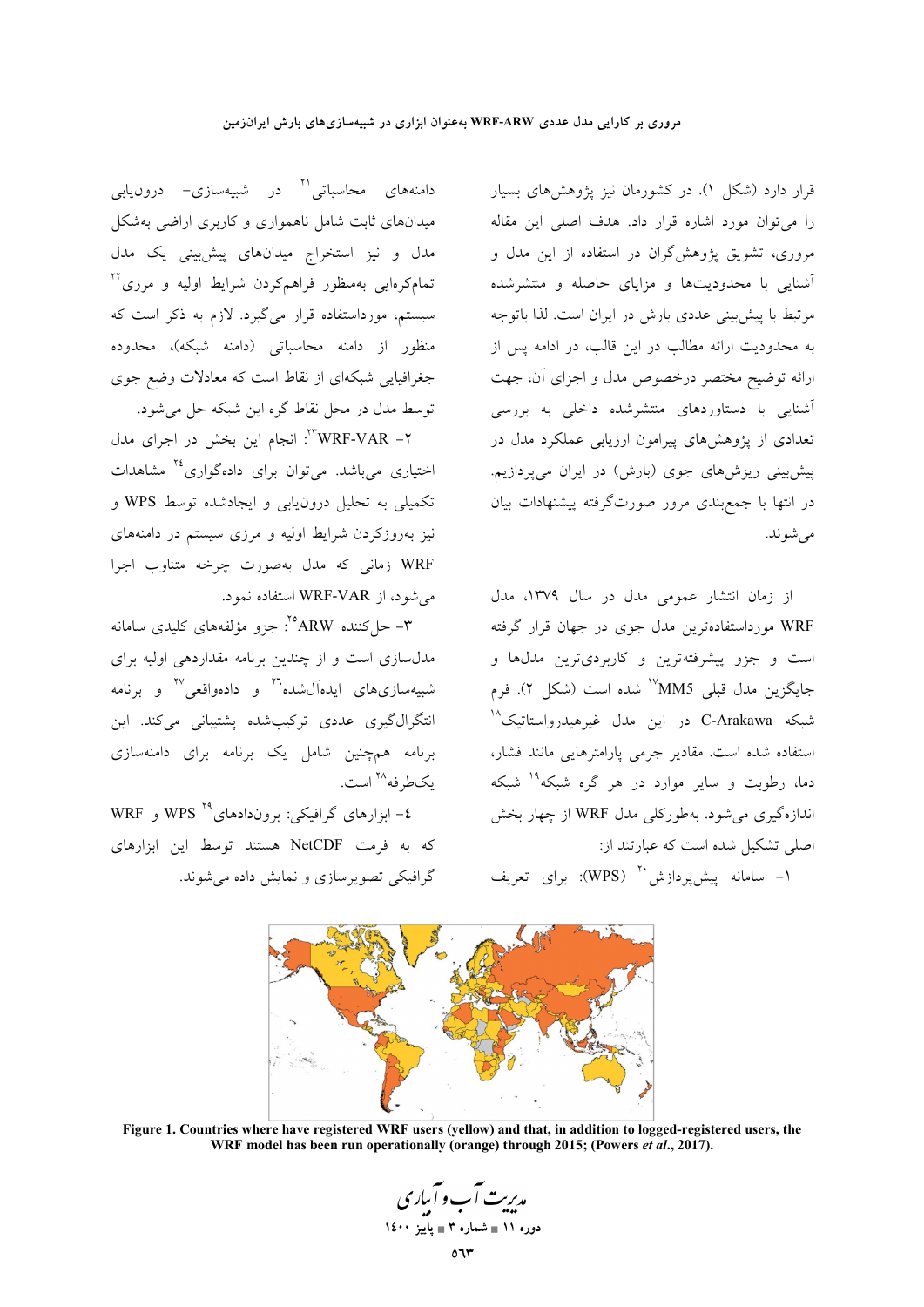#### محمدامین مداح، فاطمه پرهیز کار



Figure 2. The number of WRF-related publications and WRF registration from the initial public release in 2000 through 2015 (Powers et al., 2017). The red graph shows the cumulative and the blue shows the annual values. The number of users who are actively running the model is unknown.

دیدهبانی متناظر با آنها برای ۱۲۷ ایستگاه همدید در ایران استخراج و مورد ارزیابی قرار داده شد. نتیجه حاصا شده حاکی از آن بود که در وضعیت پیش بینی احتمال وقوع بارش مدل WRF از دقت قابل قبولی برخوردار است. شبیهسازی بارش منجر به سیل در استان قم در تاریخ ١١ فروردين ماه ١٣٨٨ در سه دامنه تودرتو مدل WRF توسط Torabian & Heidari (2019) انجام شد تا با افزایش مهارت پیش بینیهای مدل و صدور پیشآگاهی از وقوع اینچنین رخدادهایی، بتوان اقدامات احتمال<sub>ی،</sub> در جهت كاهش خسارتها وتلفات را انجام داد. بارش تجمعی توسط برنامه NCL°<sup>۳۲</sup> بهصورت گرافیکی و کمی استخراج شد. در نتیجه ایشان بیان داشتند که مدل پیش بینی صحیحتری از بارش حداکثری رخدادهشده در قسمتهای جنوبی و مرتفع استان نسبت به مناطق شمال<sub>ی</sub> و مرکز قم دارد.

پیش بینی بارش در دوره هشت ماهه (آبانهاه ۱۳۸۷– خردادماه ۱۳۸۸) با استفاده از مدل WRF روی یهنهی ايران توسط.Azadi et al (2012a) انجام شد. بارش هاي تجمعی ٢٤ ساعته در افقزمانی پیش بینی ٢٣ ٢٤، ٤٨ و ٧٢ .<br>ساعته با مقادیر ۲۷۰ ایستگاه همدیدی مورد مقایسه قرار گرفته شد. نتایج ارزیابیها نشان داد که بهطورکلی در

دادههای شرایط اولیه و مرزی به مدل WRF در اجرا بهحالت غیرایدهآل، یا از برونداد مستقیم و دادههای تحلیل ۳۰ مدلهای گردش عمومی جو (Analysis) یا از دادههای بازتحليل شده''' (Reanalysis) اين بروندادها تأمين مي شود. در نتیجه، کاربر با توجه به اهداف و بودجه، از منابع متفاوت مانند محصولات NCEP یا ECMWF، استفاده میکنند. اطلاعات کامل و موردنیاز کاربران درخصوص فیزیک و در وبگاه ارائهدهنده **WRF** مدل ديناميک https://www2.mmm.ucar.edu/wrf/users/docs/  $\rightarrow$ user\_guide\_v4/contents.html) بهصورت راهنمای مجزا برای هر نسخه در دسترس قرار گرفته است. بنابراین، در اینجا از مرور این اطلاعات خودداریشده و خوانندگان به (2019) Skamarock et al. , (2017) Powers et al. مطالعه دعوت مے شوند.

مرور چندی از مطالعات انجامشده توسط WRF-ARW (در ارتباط با شبیهسازی بارش، منتشره در داخل کشور) .WRF در پیش بینی WRF در پیش بینی بارش روی ایران برای دوره یک ماه از تاریخ ۱۱ دیماه تا ۱۱ بهمن ماه ۱۳۸۶ را مورد بررسی قرار دادند. برونداد مدل برای بارش تجمعی ۲٤ و ٤٨ ساعته و مقادیر

مدریت آب و آباری دوره ۱۱ ∎ شماره ۳ ∎ یاییز ۱٤۰۰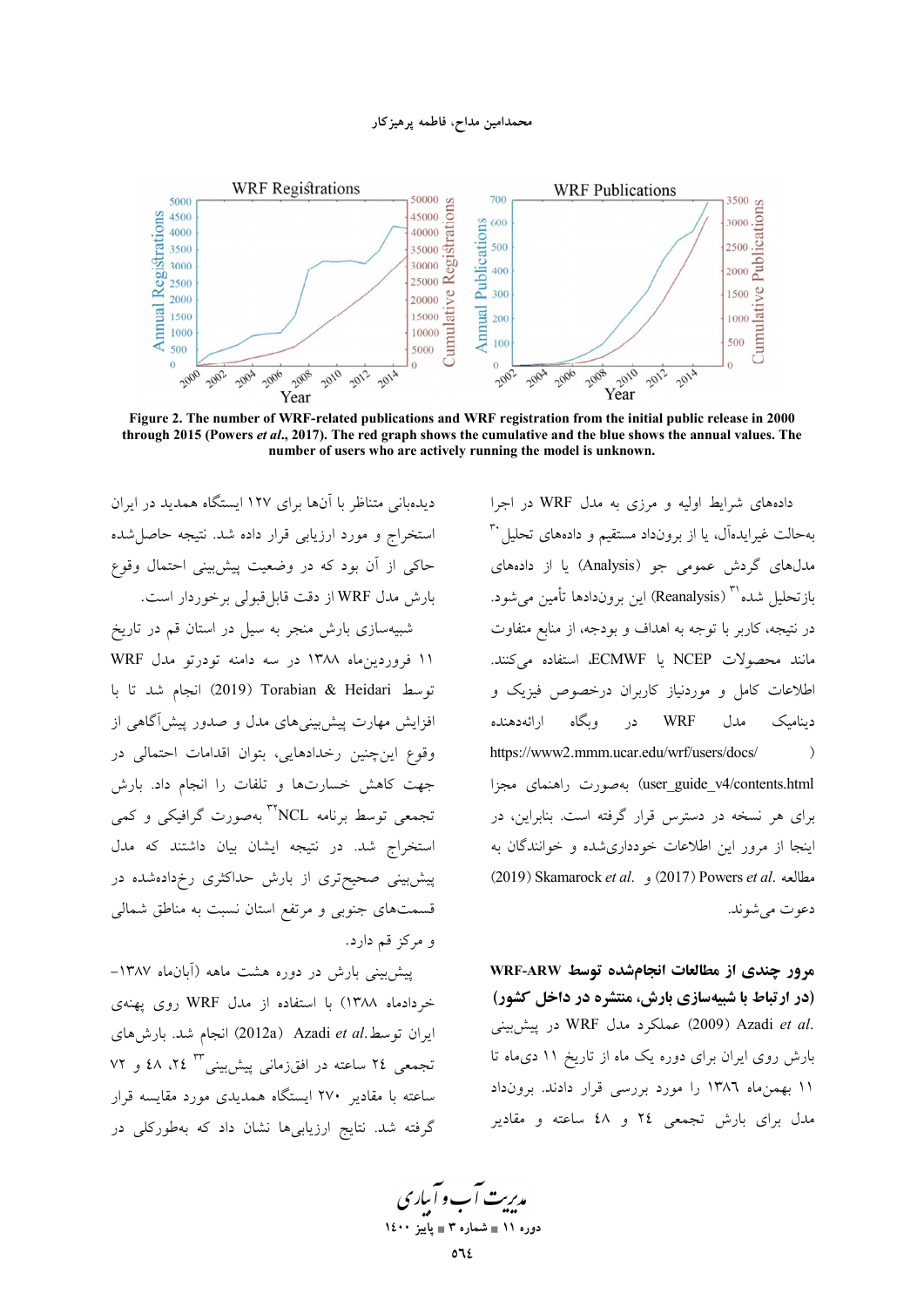آستانه<sup>۳</sup> بارش متوسط و همین $d$ ور در شرق و جنوب شرق کشور (که منطقهای کمهبارش و با تعداد ایستگاههای دیدهبانی کم است) پیشبینیها ضعیفتر و در شمال کشور با بیش ترین میزان بارش می توان پیش بینی های بهتری از مدل انتظار داشت.

در يژوهش ديگر .Azadi et al (2012b) بارندگي روزانه در سطح ایران برای بازه ششهاهه (از اول آبانهاه ۱۳۸۷ تا ۱۰ اردیبهشتماه ۱۳۸۸) توسط مدل WRF را شبیهسازی و مورد پس پردازش (با دو روش برآوردگر ساده و روش میانگین متحرک) نموده و نتایج دامنه داخلی را در مقابل دادههای دیدهبانی ۲۰۵ ایستگاه همدید هواشناسی مورد ارزیابی قرار دادند. مدل با دو دامنه (تفکیک افقی ٤٥ و ١٥ کیلومتری) اجرا شد. نتایج نشان دادند که در برخی ایستگاهها و برای روزهایی که بارندگیهای همرفتی و رگباری وجود داشته است اعمال پسپردازش تأثیر چندانی نداشته است (فروپیشبینی°<sup>۳</sup> حت<sub>ی</sub> در مقادیر پسپردازششده قابلتوجه است). در انتها ایشان بیان داشتند ازآنجایی که سازوکار تشکیل این نوع بارش از نوع پدیدههای کوچکمقیاس<sup>۳</sup> و محلی بوده لذا مدل WRF بهخوبی قادر به پیشبینی این بارش نبوده است.

راستیآزمایی نتایج مدل در پیشبینی بارش سنگین منجر به سیل درحوضهآبریز کارون برای یک واقعه بارشی (۲۰ تا ۲۱ بهمنِماه ١٣٨٤) توسط Ghafarian and Barekati (2013) انجام پذیرفت. دادههای دیدهبانی شده بارش و دادههای بارش <sup>rv</sup>TRMM برای راستیآزمایی مدل استفاده شدند. مدل با دو دامنه ٤٥ و ١٥ كيلومترى در افق زمانی ٢٤ و ٤٨ ساعته اجرا شد. نتایج آماری در سه آستانه بارشی وقوع یا عدم وقوع، متوسط و سنگین در ٢٤ ساعت اول و دوم نشان داد که الگوی بارش و میزان آن بهدرستی پیش بینی شد. مدل در ٢٤ ساعت اول ودوم در أستانه وقوع يا عدم وقوع بارش بسيار دقيق عمل كرده

است. در ٢٤ ساعت اول مدل فروپيش بيني و در ٢٤ ساعت دوم مدل فراپیشبینی<sup>۳۸</sup> داشته است. بهعنوان نتیجه کلی پیش بینی مدل در وقوع بارش منجر به سیل در حوضه آبریز کارون را همراه با دقت قابل قبولی دانستهاند. .2015) Negah et al. با استفاده از مدل عددی WRFبا

دو دامنه (با تفکیک افقی سه و نُه کیلومتری) به شناسایی و واکاوی سازوکار شرایط همدیدی- دینامیکی سامانههای منجر به شکل گیری الگوی مکانی برفهای جلگه مرکزی گیلان (برف دلتا) در ترازهای مختلف جوی پرداختند. با استفاده از تصاویر سنجیده مودیس<sup>۳۹</sup> ماهوارههای آکوا و ترا<sup>،،</sup> (فرمت رستری و برای یک دوره ۳ ساله با فواصل زمانی روزانه با تفکیک افقی <sup>۱٬</sup> ۲۵۱ متر) الگوی مکانی ویژه مثلثی و بهطور تقریبی منطبق بر دلتای رودخانه سفیدرود شناسایی شد. بهجز سازوکار فیزیک<sub>ی</sub> و دینامیکی حاکم بر فرایند بارش برف، پستی و بلندی منطقه و وجود دره زمین ساختی منجیل در رشته کوه البرز، تنها مسیر نفوذ هوای سرد فلات ایران به جلگه گیلان معرفی شد که با شکل گیری الگوی مکانی دلتا مطابقت داشته است.

مسأله پیشبینی عددی وضع هوا یک مسأله مقدار مرزی- اولیه است. بنابراین، پیشبینی نیازمند دانستن شرایط اولیه جو است که البته باید بهترین برآورد ممکن از حالت جو باشد. مدلهای منطقهای پیشبینی عددی وضع هوا دارای خطاهایی هستند که بخشی از این خطاها ناشی از عدمقطعیت<sup>٤٢</sup> موجود در شرایط اولیه مدل است. مطالعه موردی اثر دادهگواری ایستگاه دیدهبانی و جوی بالا بر برونداد بارش مدل WRF روی منطقه ایران توسط .2016) Azadi et al موردبررسي قرار گرفت. بدين منظور مدل برای چهار سامانه بارشی برگزیده یک بار با استفاده از دادهگواری و بار دیگر بدون استفاده از آن اجرا و برونداد هر حالت تا ٧٢ ساعت بهطور متناظر مقايسه شده است. نتایج نشان داد که دادهگواری تأثیر مطلوبی بر

مدیریت آب و آبیاری<br>م دوره ۱۱ ∎ شماره ۳ ∎ یاییز ۱٤۰۰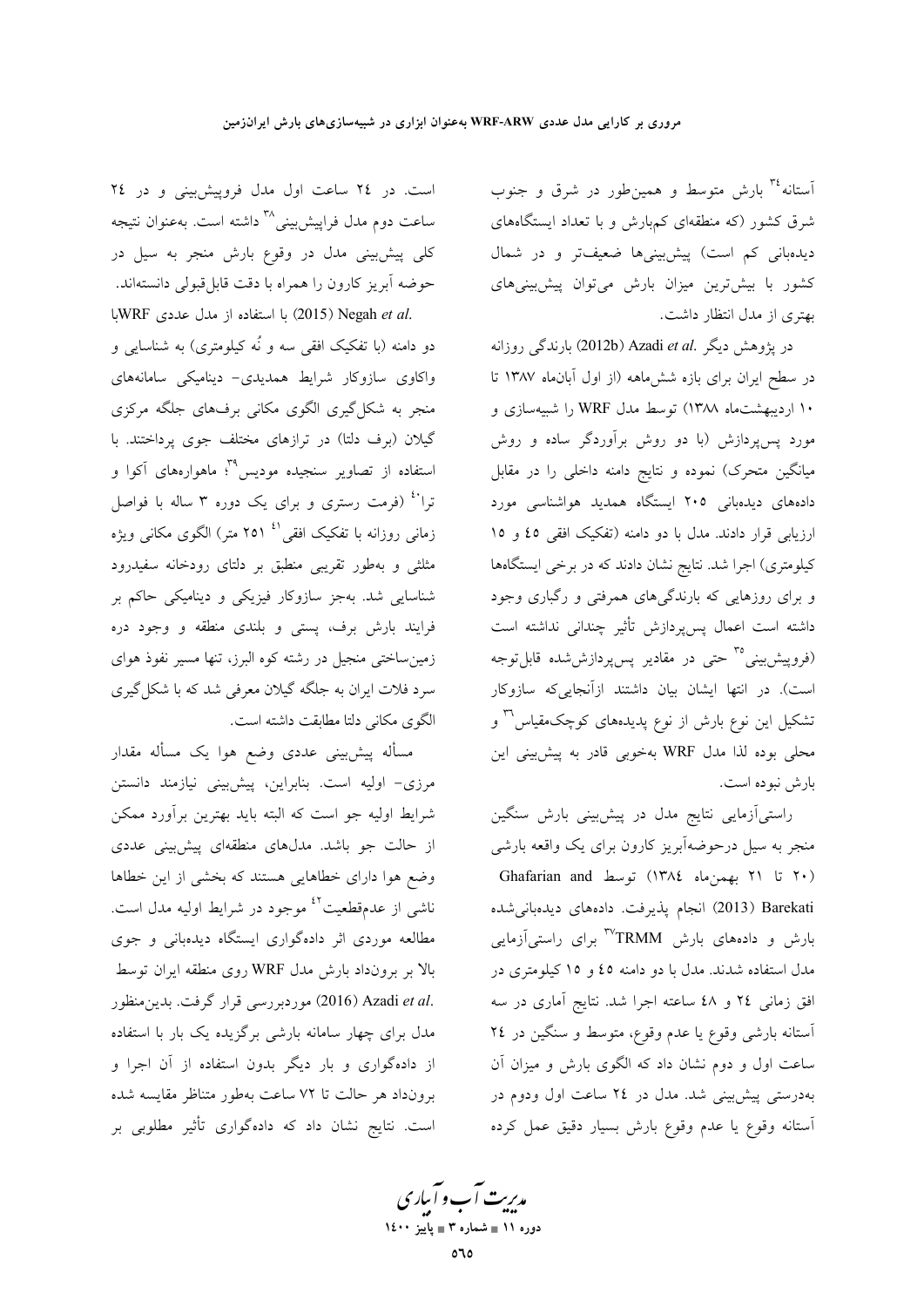برونداد بارش داشته و پیش بینی آن را بهبود بخشیده است. از نظر کیفی و با روش درستی سنجی بصری<sup>۴</sup> (قیاس میدان بارش مدل شده و مشاهداتی)، الگوی بارش با استفاده از کشانش<sup>؛؛</sup> شباهت بیشتری با الگوی بارش واقعی دارد. بهویژه اینکه کاربست این روش دادهگواری بیش ترین بهبود را روی پیشبینیهای کوتاهمدت (٢٤ و ٤٨ ساعته) داشته و بعد از آن به تدريج اثر دادهگواري روی بهبود نتایج کم شده است.

(2016) Memarian & Daman Afshan عملكرد مدل WRF در پیش بینی مقدار ابرناکی در پهنه ایران را بررسی کردند. دوره پنجروزهای بهگونهای انتخاب شد تا دادههای ایستگاه<sub>ی</sub> دیدهبانی شده گستردگی کافی را در ابری و صافبودن هوا داشته باشند. از تصاویر ماهواره سنجیده مودیس جهت ارزیابیها استفاده شد. نتایج نشان داد که مدل WRF هوای صاف را خوب و بهطور کامل پیش بینی می کند هرچند دارای فراپیش بینی است. زمانی که پوشش ابری کامل است مدل پیش بینی قابل قبولی دارد ولی برای هوای نیمهابری خروجي مدل ضعيف است و فروپيش بيني دارد.

.2018) Karimkhani et al در پژوهش خود تأثیر تفکیک افقی دامنه محاسباتی مدل WRF بر دقت پیشبینی بارش در حوضههایآبریز کرخه و کارون را بررسی نمودند. در مجموع ازدیدهبانیهای ٤٢ ایستگاه همدید برای واسنجی شبیهسازیها در ٥ مورد بارش سنگین منجر به سیل در سه دامنه (چهار، ۱۲ و ۳۹ کیلومتری) استفاده کردند. ایشان بیان داشتند که مدل WRF در پیشبینی بارش در کل حوضهآبریز کرخه و کارون در دامنه با تفکیک افقی بالاتر (چهار کیلومتری) دقت قابلقبولتری داشته و کم ترین درصد خطا را بهخود اختصاص داده است. نتیجهگیری نهایی ایشان حاکی از اثر مثبت افزایش تفکیک افقی بر توانایی مدل در پیشبینی بارش داشته است.

.2012) Rahmanian et al عملکرد مدل در پیش بینی مخاطرات جوی حاصل از یک سامانه بارشی قوی (۲۵ تا۲۹ فروردین ماه ۱۳۹۱) در ایران را مورد ارزیابی قرار دادند. دادههای بازتحلیل NCEP با تفکیک افقی ۱ درجه در کنار مقادیر دیدهبانی ایستگاههای هواشناسی همدید جهت ارزیابی برونداد مدل و تحلیل همدیدی شرایط بارشی مورداستفاده قرار گرفتند. نتایج نشان داد که این سامانه بارشی روی مدیترانه تشکیل شده و در هنگام ورود به کشور با تقویت کم فشار و نفوذ پرفشار از عرضهای شمالی بارشهای قابل ملاحظهای را ایجاد کرده است. در نتیجه بین پیشبینی مدل با واقعیت سازگاری خوبی یافت و پیشنهاد شد که از مدل WRF می توان در امر کشاورزی و به حداقل رساندن خسارتهای ناشی از بارندگی و در نتیجه افزایش راندمان بهره جست.

در مطالعه دیگر .2017) Faridmojtahedi et al توسط مدل WRF (در دو دامنه هفت و ٦١ كيلومتر) توزیع مکانی کانونهای تمرکز ارتفاع برف سه سامانه بارشی در جلگه گیلان را مورد واکاری قرار دادند. برای ارزیابی نتایج از دادههای سنجنده مودیس ماهواره ترا و همچنین شدت بارش خروجی رادار گیلان استفاده شد. نتایج بیانگر دقت قابل،قبول برونداد مدل در شبیهسازی مقادیر بارش و آشکارسازی دو هسته بیشینه ارتفاع برف یکی در جلگه مرکزی گیلان و دیگری اطراف تالاب انزلي بو ده است.

رطوبت، میزان فراوانی هواویزها و سرعت باد قائم به گونههای مختلف بر انواع هستهسازی در ابر تأثیر داشته و در شرایط متفاوت میتوانند باعث کاهش یا افزایش هستهسازی و در نتیجه افزایش یا کاهش بارش شوند. لذا در (2018) Pourghasemi Ardakani & Memarian پژوهش خود سعی کردند تا اثر تغییر برخی از این عوامل در طرحواره<sup>ه،</sup> خردفیزیک<sup>۶</sup>ٔ مدل WRF بر دقت

مدیریت آب و آباری دوره ۱۱ ∎ شماره ۳ ∎ پاییز ۱٤۰۰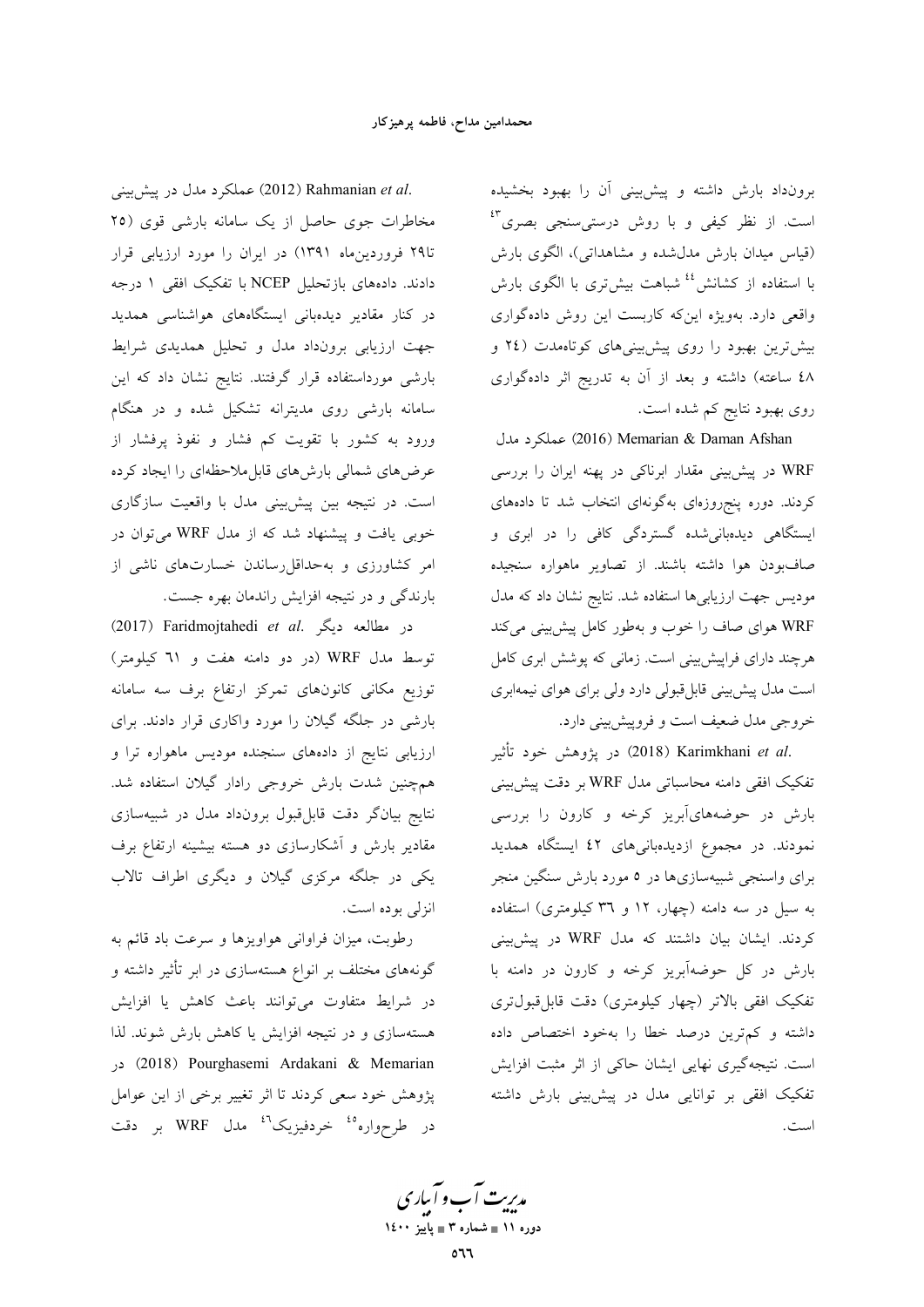مازندران) بهعنوان مناطق درگیر واقعه به نواحی جنگلی (مرتفع و پست) و کوهستانی (دارای شیب کم و زیاد) تقسیم شدند. از تصاویر سنجنده مودیس ماهواره ترا (www.ncids.org) با تفکیک مکانی ۵۰۰ متر و تفکیک زمانی روزانه جهت ارزیابی برونداد مدل استفاده شد. نتايج ايشان نشاندهنده وجود عدمقطعيت بالا در برأورد کسرپوششبرف و ارتفاع برف در نواحی دارای توپوگرافی پیچیده و دارای ناهمگنی سطح است. در نتیجه، بهترین عملکرد مدل به نواحی پست و کمارتفاع با بالاترین ضریب کارایی و کوچکترین میانگین مطلق خطا اختصاص داشته است.

.2020) Salahi et al كيفيت برأورد بارش توسط رادار (ایستگاه کیاشهر)، دادههای ماهواره GPM-IMERG<sup>، ۲</sup> و مدل WRF را در قیاس با دادههای دیدهبانی روزانه در ۱۲ ایستگاه همدید استان گیلان برای دو رخداد بارشی بررسی نمودند. مدل WRF با دادههای ورودی -NCEP FNL اجرا و در محیط نرمافزار متلب پردازش و سپس تصاویر بارش استخراج شد. نتیجه مهم بهدستآمده این بود که در رخداد اول رادار بالاترین همبستگی و کم ترین خطا و پس از آن WRF و GPM-IMERG با ضريب همبستگی برابر بهترین تطبیق با دادههای زمینی را داشتهاند، درصورتیکه در رخداد دوم مدل WRF بالاترین همبستگی و کم ترین خطا و سپس رادار و -GPM IMERG بهترین تطبیق با دادههای زمینی را دارند.

یکی از چالشهای همیشگی در شبیهسازی وضع هوا، پیش بینی صحیح بارش بهویژه بارشهای همرفتی فصل بهار است. مدل WRF دارای طرحوارههای پارامتریسازی فیزیکی گستردهای است که انتخاب هر گروه از این طرحوارهها میتواند در نتایج پیشبینی مدل تأثیر قابل ملاحظه داشته باشد. اما گاهی با وجود بهکارگیری طرحوارههای مختلف، بهبود کافی در دقت پیش بینی

شبیهسازی بارش روی ایران را ارزیابی کنند. در این راستا مدل WRF با طرحواره خردفیزیک مدنظر در اجرای اول بدون تغییر در طرحواره، در شبیهسازی بعدی با تغییر در برخی از پارامترهای طرحواره برای یک منطقه پنج بار اجرا شد. خروجی مدل نشان داد که افزایش دو برابری شعاع میانگین هواویزها در نهایت باعث کاهش بارش می شود. با دو برابرشدن سرعت باد قائم در تراز تشکیل و گسترش ابر میزان بارش نسبتاً خوبی نسبت به شبیهسازپایه داشت. افزایش دو برابری هواویزها در منطقه تشکیل و گسترش ابر در نهایت موجب افزایش نسبتاً چشمگیر بارش در سطح شد که این افزایش بارش می تواند به علت افزایش هستهسازی تصنعی در ابر باشد.

.WRF (با سه) WRF عملكرد مدل) wRF (با سه دامنه ۲۷، ۹ و ۳) در شبیهسازی بارشهای سنگین روزانه در حوضه آبریز رودخانه کن را ارزیابی کردند. دادههای شرايط اوليه- مرزى NCEP و نتايج حاصل از برونداد مدل (ریزمقیاس نمایی دینامیک) با مقدار بارش مشاهداتی ثبت شده در ایستگاههای باران سنجی مقایسه شدند. نتایج نشاندهنده فروپیشبینی توسط NCEP بوده است. علاوه بر این خطای مشهود در پیشبینی وقوع بارش دیده شد، اما از طرفی مدل WRF در پیشبینی بارشهای سنگین عمل کرد مطلوب داشته است. در پایان نویسندگان توصیه به استفاده از مدل WRF در تدوین و توسعه سیستم سیلاب در حوضههای سیل خیز کشور در ترکیب با مدل هيدرولوژيكي جهت پيش بيني سيلاب نمودهاند.

(2020) Khodamoradpour & Irannejad مدل برف جفتشده<sup>٤٧</sup> در مدل WRF (با فاكتور ذوببرف واسنجی شده) را در نواحی با توپوگرافی متفاوت در شبیهسازی بارشهای بارش سنگین برف سالهای ۲۰۱۳ و ٢٠١٤ مورد ارزيابي قرار دادند. استانهاي غربي (همدان و کردستان) و استانهای شمالی (اردبیل، گیلان و

مدیریت آب و آباری دوره ۱۱ ∎ شماره ۳ ∎ یاییز ۱٤۰۰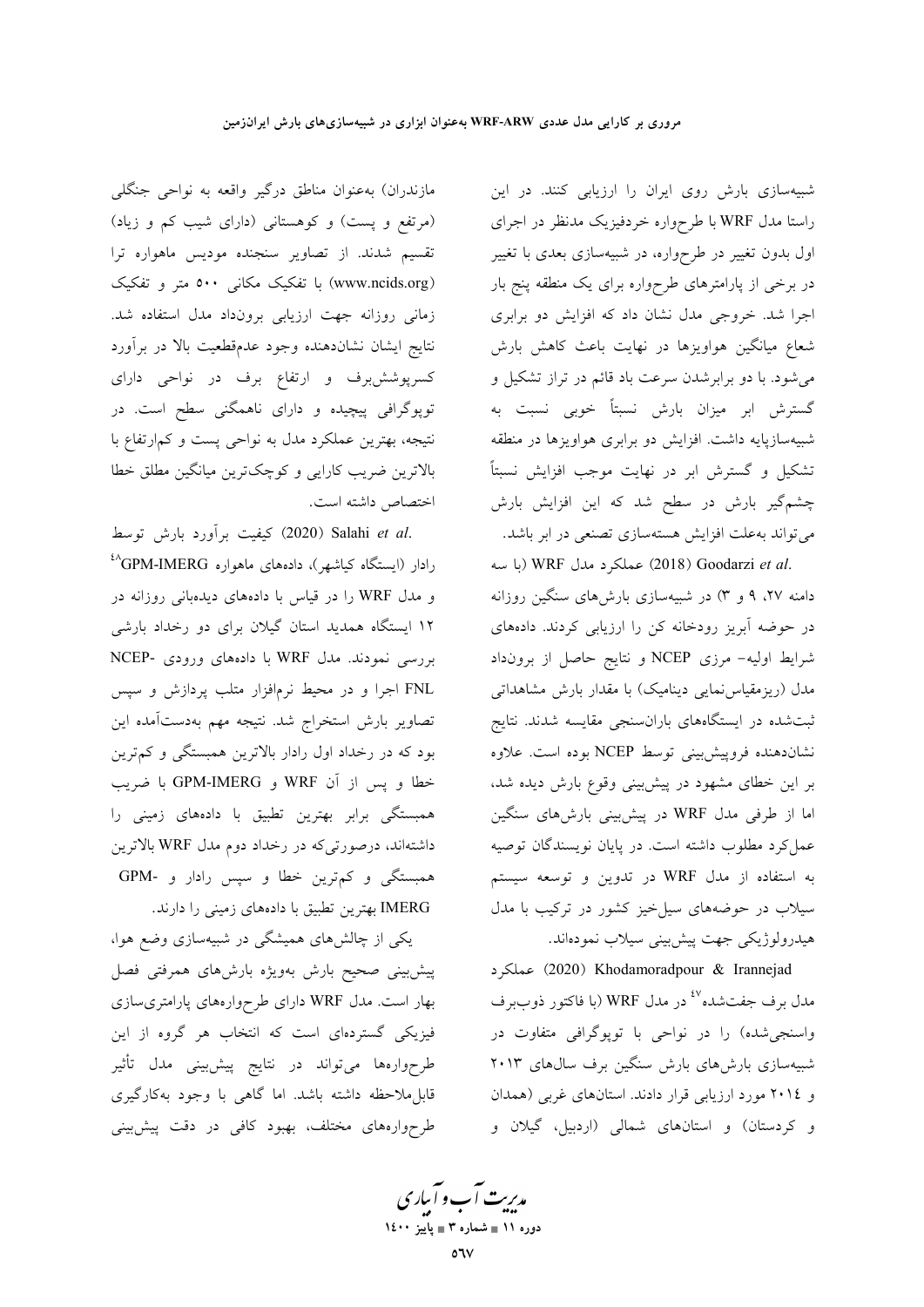حاصل نمی شود. بنابراین لازم است با توجه به عامل تشکیلدهنده بارش، طرحوارههای مناسب انتخاب شوند. Khansalari & Ranjbar Saadatabadi در پژوهشی (2020) به بررسی علل تفاوت در عملکرد مدل WRF در پیش بینی بارش دو سامانه جوی در فصل بهار با عوامل دینامیکی متفاوت، بهمنظور انتخاب طرحوارههای مناسبتر جهت پیش بینی بهتر بارش پرداختند. بدینمنظور مدل WRF توسط ایشان با نُه پیکربندی<sup>٤٩</sup> مختلف از طرحوارههای فیزیکی اجرا و باتوجه به عوامل دینامیکی و از مقایسه برونداد و مقادیر دیدبانی شده پیکربندی مناسب برای هر نوع سامانه جوی معرفی شد. ایشان در نتیجه گفتند که جهت نیل به پیش،پینی دقیقتر توجه به طرحواره همرفتی حائز اهمیتترین است، چراکه وجود اثر بالای طرحواره همرفتی در پیش بینی مقدار بارش و وابستگی شدیدی این طرحواره به عامل ایجاد ناپایداری مشهود بود.

پیش بینی کاهش دید افقی ناشی از مه و بارش با استفاده از مدل WRF در تهران (دو ایستگاه فرودگاه Jaberi et al. امامخميني و فرودگاه مهرآباد) توسط (2021) مورد بررسی قرار گرفت. با توجه به کامل و نسبتاً قابل|عتمادبودن دادههای دیدهبانی در این دو ایستگاه، روزهای ۱۷ اسفندماه ۱۳۹۱ و ۲۱ دیماه ۱۳۹۲ بهعنوان نمونه روزهایی که در آن کاهش دید افقی بهدلیل پدیدههای بارش باران، برف و مه رخ داده است، انتخاب شدند. میزان دید افقی با کدنویسی چهار روش پارامتری سازی<sup>۵۰</sup> در مدل WRF برآورد و سپس با دید افقی گزارش شده در ایستگاهها مقایسه شد. نتایج نشان داد کارایی روش به نوع پدیده مورد مطالعه بستگی دارد، بهگونهای که پیش بینی دید افقی در هنگام بارش نسبت به رخداد مه از دقت بالاترى برخوردار خواهد بود.

.2021) Shirali et al (2021) در مقاله خود به ارزيابي عملکرد مدل WRF در شبیهسازی بارش و پیشبینی

سیلاب در حوضه آبریز کارون٤ پرداختند. بدین منظور ایشان شبیهسازی مقادیر ساعتی بارش و دمای هوا حاصل شده از برونداد مدل با هشت پیکربندی متفاوت را برای واقعه بارش منجر به سیل اسفندماه ۱۳۹٤ آزمودند. از نتایج ایشان میتوان نتیجه گرفت که طرحواره لایهمرزی<sup>۵</sup>، طرحواره خردفیزیک و طرحواره تابشی<sup>۵۰</sup> در عملکرد مدل در پیشبینی این واقعه از اهمیت بیشتری برخوردار هستند. پیشنهاد شد تا در تهیه سیستم پیشبینی و هشدار سیل در منطقه موردمطالعه از پیش بینی بارش و دمای هوای ساعتی با مدل WRF در ترکیب با مدل هيدرولوژيکي جهت پيش؛پنې هيدروگراف سيلاب استفاده شود.

عدم قطعیت پارامترهای مدلهای بارش- رواناب، منابع اصلی عدمقطعیت در پیشبینی بههنگام سیل می باشند. با استفاده از بارش و دمای هوای پیش بینی شده توسط مدل WRF (2020) Mehralipour et al. WRF بررسی عدمقطعیت پارامترها با روش مونت- کارلو در پیشبینی سیل در حوضهآبریز دز (مطالعه موردی) یرداختند. مدل WRF با یک دامنه (تفکیک افقی ٥٠ کیلومتری) برای هشت پیکربندی متفاوت اجرا شد. نتایج این پژوهش نشان داد که با در نظرگرفتن عدمقطعیت همزمان در تمام پارامترها، عدمقطعیت در دبی اوج هیدروگراف سیل بیش تر از عدمقطعیت در حجم هیدروگراف پیش بینی شده است. بنابراین با کاهش مراحل پیشبینی و هشدار سیل بر مبنای ریسک و نیز به کمیت درآوردن عدمقطعیت، اطلاعات تکمیلی در مورد پیش بینیها فراهم شده و به مسئولین و مدیران تصمیمگیرنده کمک میکند تا به نحو مناسبتر اقدامات و عملیات مقتضی در جهت كنترل و كاهش خسارتها را لحاظ كنند.

همانطورکه گفته شد، کاهش خسارتهای سیلابهای مخرب با رویکردهای مختلفی امکانپذیر است، که یکی

مدیریت آب و آباری دوره ۱۱ ∎ شماره ۳ ∎ یاییز ۱٤۰۰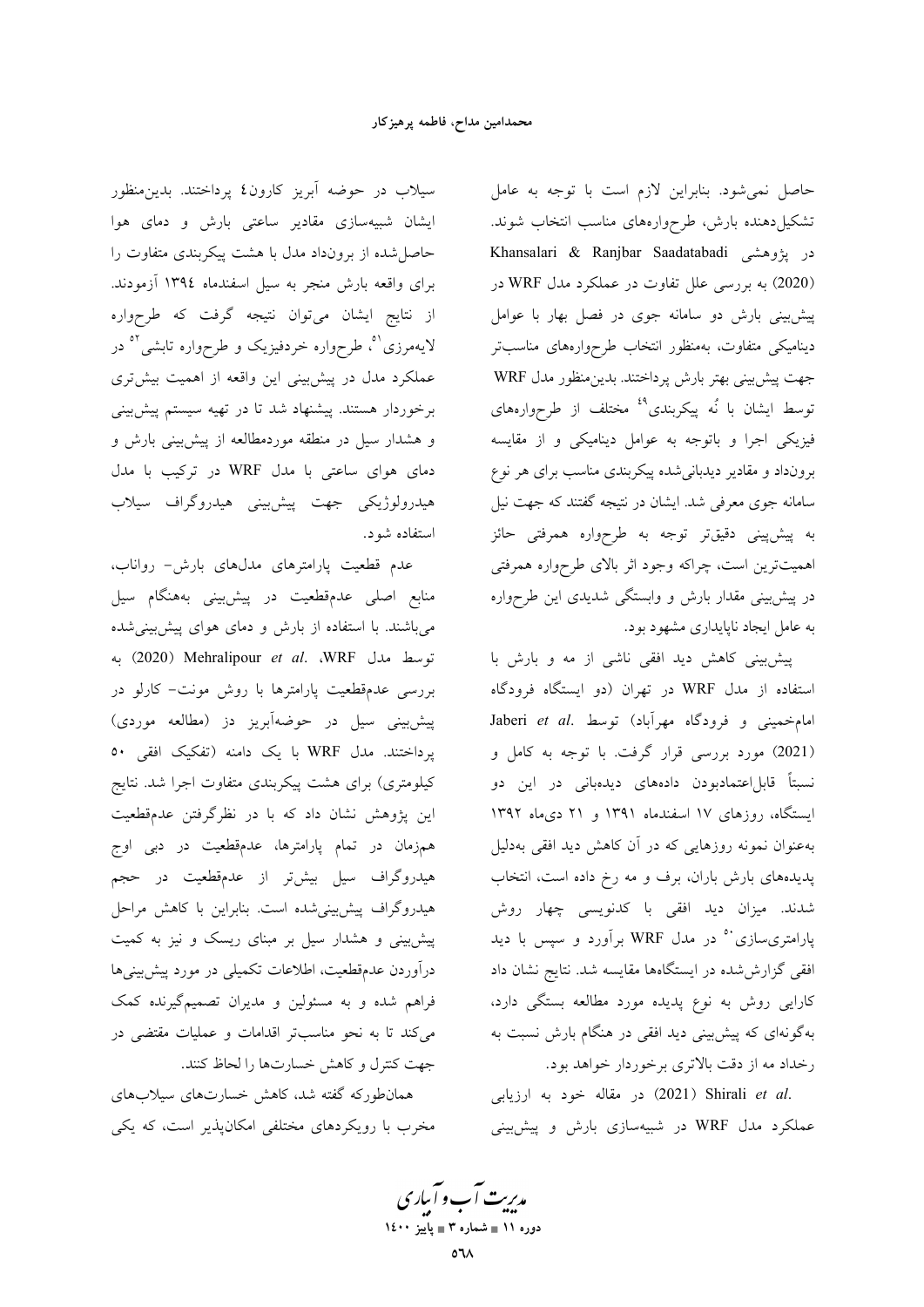از آنها استفاده از مدلهای عددی در پیشبینی بارش است. دقت پیش بینی بارشهای سنگین بهار ۱۳۹۸ منجر به سیل در حوضهآبریز کارون بزرگ و کرخه با استفاده از 0°CFS و GFS<sup>%</sup> را.<sup>0°C</sup>GFS و 2019) Imani Amirabad *et al* موردبررسی قرار دادند. مقادیر بارش مشاهداتی با بارش پیشبینی حاصل از اجرای مختلف مدلها (چهار اجرا در هر روز) مقايسه شدند. نتايج نشاندهنده موفقيت پيشبيني بیش تر هر دو مدل در مقیاس مکانی نسبت به نقطهای در افقزمانی ۷۲ ساعته است. همچنین در هر دو رویکرد ارزیابی نقطهایی و مکانی پیش بینی بارش، مدل منطقهای (میان مقیاس) WRF عملکرد بهتری نسبت به مدل جهانی (بزرگ0قیاس) GFS داشته است.

Akbari & Davoodi برونداد مدل منطقهايي WRF و مدل جهانی GFS در پیشبینی بارش ۲٤ و ٤٨ ساعته در استان لرستان را مورد راستی آزمایی قرار دادند. مدل WRF با دو دامنه تودرتو (نَه و ۲۷ کیلومتری) در یک دوره آماری دو ماهه (فروردین ماه و اردیبهشتماه ۱۳۹۷) اجرا شد. نتایج کلی حاکی از موفقیت پیش بینی وقوع یا عدموقوع در بیش از ۷۰ درصد موارد توسط مدل WRF است، اگرچه در افقزمانی ٢٤ ساعته میتوان بیان داشت این دقت به حدود ۸۰ درصد رسیده است. از طرفی مدل WRFدر هر دو دامنه تعداد پیشبینیهای وقوع بارش بیشتری نسبت به بارش واقعی (تمایل به فراپیش بینی) بههمراه داشته است، این معیار برای مدل GFS با درصد خطای کم تری همراه بود.

Dijandi (2019) از یک مدل هیدرولوژیک در پیشبینی چهار سیلاب فروردین ماه ۱۳۹۸ در شمال شرق ایران استفاده نمود. مدل پسپردازششده WRF مبتنی بر الگوریتم ازدحام ذرات شبکه عصبی و فازی بر مبنی دادههای ماهواره GPM-IMERG جهت تأمین کمیت بارش ورودی به مدل هیدرولوژیک اجرا شد. از مقایسه

رواناب گزارششده با هیدروگراف حاصله از دادههای مدل بدون<sub>ه</sub>س پردازش (خام) و نیز پس پردازششده WRF مشخص شد که پس پردازش برونداد مدل WRF باعث افزایش دقت در پیشبینی رواناب حاصله در مدل هیدرولوژیک شده، بهطوریکه درخروجی خام هیچگونه افتوخیزی روی منحنی هیدروگراف دیده نشده، اما با اعمال پسپردازش در بازه زمانی مذکور هیدرگراف افزایش ناگهانی دبی (دو مترمکعب بر ثانیه) را نشان داده است.

عملکرد مدل WRF تحت نه پیکربندی متفاوت از طرحوارههای فیزیکی در پیش بینی بارش زمستانه (برای دوره سه ماهه) جنوب غرب ايران را .(2015) Sasanian et al مورد ارزیابی قرار دادند. تفکیک افقی ۱۵ کیلومتری دامنه برای اجرای مدل در نظرگرفته شد. فرایند راستیآزمایی در چهار گروه سبک، متوسط، شدید و سنگین با استفاده از دیدهبانی در حدود ۲٤۱ ایستگاه همدید انجام گرفت. نتایج نشان از عملکرد متفاوت پیکربندیها در آستانههای بارشی متفاوت داشتند. بدین منظور پیشنهاد می شود در استفاده از مدل بهصورت عملیاتی حتماً گزینه اجرای همادی<sup>06</sup> (گروهي) در نظر گرفته شود.

.2019) Nikfal *et al بارش منجر به سیل فروردین*ماه ۱۳۹۸ در استان لرستان را از منظر شرایط همدیدی مورد تحلیل و با استفاده از مدل WRF (دوره پنج روزه) شبیهسازی کردند. بارش مدل سازی شده از تطابق قابل قبول و مناسب با واقعیت برخوردار بود. همچنین رواناب شبیهسازی شده توسط مدل WRF با واقعیت (که شروع سیلاب در ۱۲ فروردین.ماه بوده است) تا حدود زیادی تطابق دارد. مدل WRF با داشتن قابلیت اجرا بهصورت همهروزه و خودکار میتواند برای چند روز آینده پیش بینیهای هواشناسی و هیدرولوژیکی تولید کند. بنابراین میتوان با استفاده از مدل WRF سامانههای هشدار سیل را در مقیاس محلی و منطقهای راهاندازی نمود.

مدیریت آب و آباری دوره ۱۱ ∎ شماره ۳ ∎ یاییز ۱٤۰۰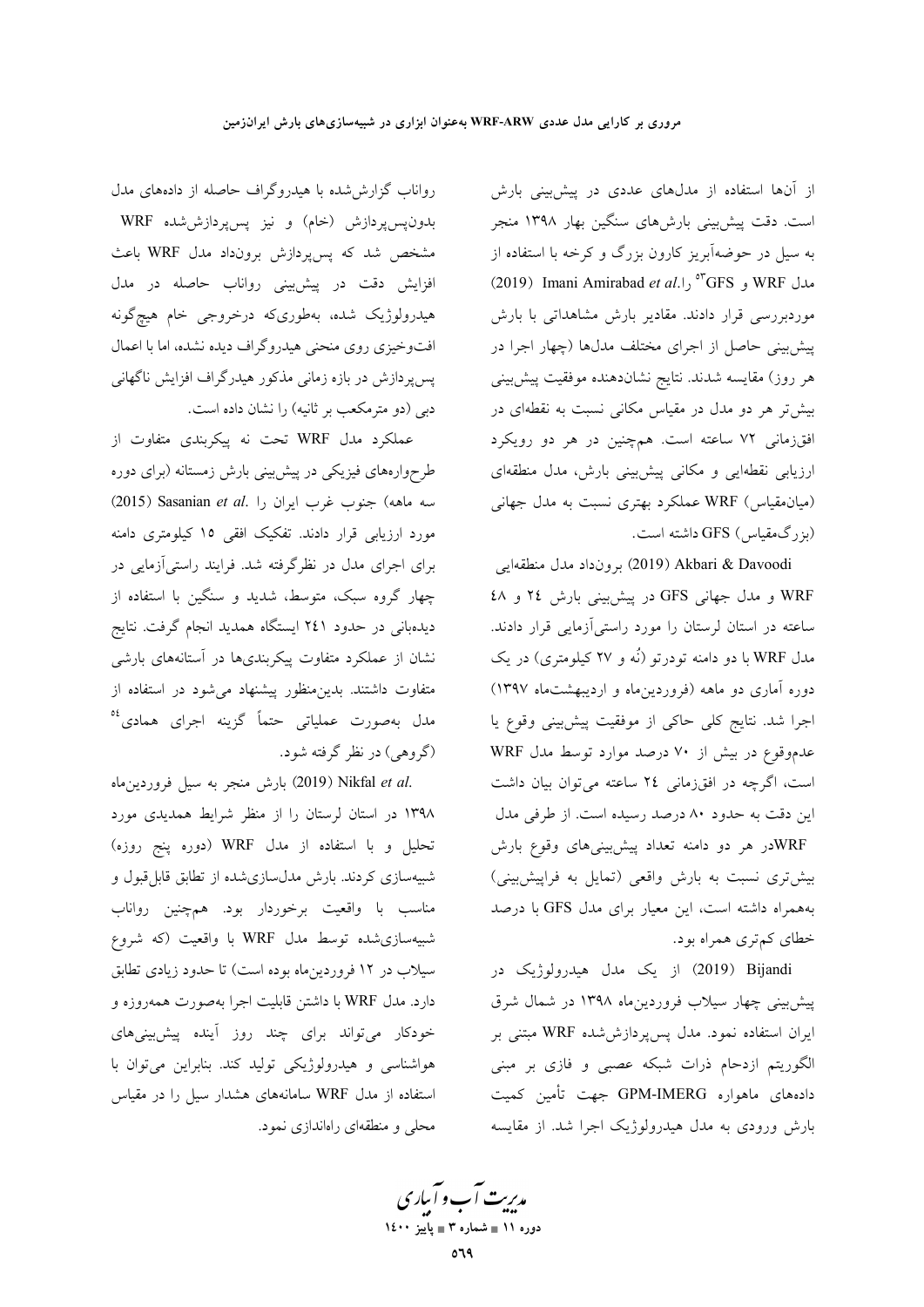نتيجه گيري

رشد علوم بهویژه در زمینه محاسبات کامپیوتری و حل معادلات پیشرفته جوی مبتنی بر قوانین معتبر فیزیکی-دینامیکی، باعث بهبود دقت در کسب اطلاعات از نحوه توزیع و شدت بارش محتمل در شرایط رخداد سیل شده است. در حال حاضر شبیهسازی و پیش بینیهای كوتاهمدت بارش توسط مدل WRF با هسته ARW به مهم ترین ابزار در دسترس کاربران علوم آبوهوایی در جهان تبدیل شده است. از این رو در مطالعه حاضر سعی شد تا با گردآوری، مرور نتایج چندی از پژوهشهای انجامپذیرفته در داخل کشور ضمن آشنایی بیشتر مخاطبان با مدل، مجموعهای از نقطهنظرات سازنده و پیشنهادات حاصله در رابطه با کاربست مدل WRF-ARW در شبیهسازی بارش جمع بندی و دراختیار کاربران قرار داده شود. نکات مهم (محدودیتها و پیشنهادات) برگرفته از مرور انجامشده در ادامه آورده شده است.

- عملکرد مدل عددی میان مقیاس WRF-ARW نسبت به عملکرد مدل جهانی GFS (دادههای شرایط اولیه و مرزی) با موفقیتهای بیشتری همراه است.

– تحت تأثیر پیکربندی مدل و انتخاب طرحوارههای فیزیکی در آستانههای بارشی، مناطق جغرافیایی، توپوگرافی، سیستمهای بارشی با سازوکار متفاوت، عملکرد مختلف داشته و نیاز به ارزیابی موردی و منطقهای نمودن دارد.

- مدل WRF در مناطق مرطوب نسبت به مناطق كمباران عملكرد بهترى دارد.

- هوای صاف (پایدار) را بهتر از جو ابری- بارانی (ناپایدار) پیشبینی میکند.

– کارایی مدل تحت تأثیر روشهای ارزیابی و کیفیت دادههای دیدهبانی قرار دارد. در ارزیابی منطقهای موفقتر از ارزیابی نقطهای است.

– مدل در پیشبینی بارشهای همرفتی (کوچکەمقياس) نياز به مطالعات بيشتر و بھبود در طرحوارهها دارد.

– عملکرد مدل در افقهای زمانی مختلف متفاوت است و غالباً با افزایش افقزمانی، دقت کاهش مییابد.

– عملکرد مدل عددی میان.قیاس WRF در شبيهسازي بارش بهشدت تحت تأثير انتخاب طرحوارههای لایهمرزی، طرحواره خردفیزیک و همرفت است. استفاده از اجرای گروهی پیشنهاد میشود.

- بسیار مناسب استفاده در مطالعات پایش و بازسازی وقايع بارشيبوده چرا كه كارايي مدل از دقت قابل قبولي در مقایسه با دادههای بارش ماهوارهای و رادار برخوردار است.

- می توان عملکرد مدل را با افزایش تفکیک افقی دامنه محاسباتی از طریق دامنهسازی تودرتو افزایش (تا حدی) داد.

– با بهکارگیری پس پردازش مقادیر، مهارت مدل در شبیهسازی بارشهای گسترده (بزرگ مقیاس) را میتوان افزايش داد.

– استفاده از روش دادهگواری دادههای بارش، میتوان بهبود قابل ملاحظهای در پیش بینی های کوتاهمدت (٢٤ و ٤٨ ساعته) ايجاد نمود.

- کارایی مدل WRF در ارزیابی خردفرایندهای مؤثر در تشکیل باران و قطره، از طریق اعمال تغییر در پارامترهای (ضرایب و کدهای) طرحوارههای فیزیکی، مفید و کاربردی است.

- با استفاده از اعمال تغییرات در کد نویسی و پارمتری سازی، بهطور مطلوبی در تخمین برخی از پدیدههای جوی که بهصورت مستقیم از برونداد مدل مستخرج نمي شوند، كارايي دارد.

- مدل WRF-ARW جهت جفت شدن با مدلهای

مدبریت آب و آبیاری دوره ۱۱ ∎ شماره ۳ ∎ یاییز ۱٤۰۰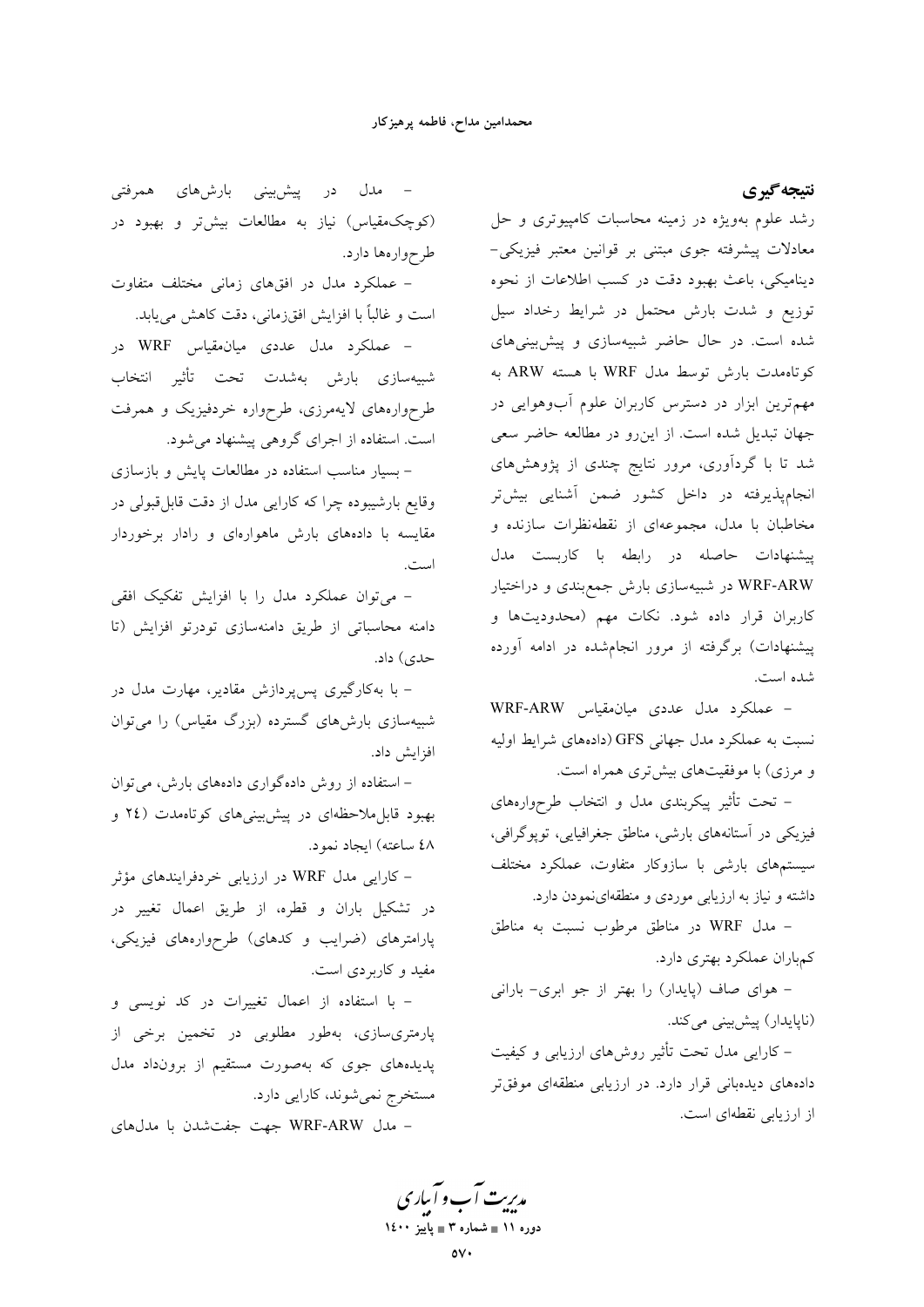- 18. Non-Hydrostatic Model 19. Grid Point 20. WRF Pre-Processing System 21. Computational Domain 22. Initial and Boundary Conditions 23. Variational Data Assimilation System for WRF 24. Data Assimilation 25. Advanced Research WRF 26. WRF Idealized Simulations 27. WRF Real-data Simulations 28. One-Way Nesting 29. Outputs 30. Analysis Data 31. Reanalysis Data 32. NCAR Command Language 33. Forecast Lead-Time 34. Threshold 35. Underprediction 36. Microscale 37. Tropical Rainfall Measuring Mission (TRMM) precipitation data 38. Overprediction 39. Moderate Resolution Imaging Spectroradiometer 40. Terra and Aqua MODIS products 41. Horizontal Resolution 42. Uncertainty 43. Eyeball Verification 44. Nudging 45. Scheme 46. Microphysics 47. Coupled Model 48. Integrated Multi-satellitE Retrievals for GPM 49. Configuration 50. Parameterization
- 51. Planetary Boundaries Layer scheme
- 52. Radiation Scheme
- 53. Global Forecast System
- 54. Ensemble Forecasting

تعارض منافع هيچگونه تعارض منافع توسط نويسندگان وجود ندارد.

#### منابع

- Akbari, Z., & Davoodi, R. (2019). 24 and 48 hour rainfall forecast verification of WRF and GFS regional model with observational data in Lorestan province, In: Proceeding of 4th Developing International Congress  $of$ Agriculture, Natural Resources, Environment and Tourism of Iran, 13-15 Feb., Tabriz Islamic Art University, Tabriz, Iran, 1-13. (In Persian).
- Azadi, M., Ghazi Mir Saeed, M., & Jafari, S. (2009), Performance evaluation of WRF model for forecasting rainfall in Iran for one month, In: Proceeding of 12th Conference on Fluid Dynamics, 28-30 April, Babol Noshirvani university of technology, Babol, Iran, 1-6. (In Persian).

هیدرولوژیک در پیش بینی سیل و کاهش عدمقطعیت در بارش، مؤثر و كارآمد است.

- برای اجرای خودکار و همهروزه، جهت راهاندازی سامانه پیش بینی هواشناسی- هیدرولوژیکی در چند روز آینده در مقیاس محلی پیشنهاد می شود.

در انتها شایان ذکر است که طبیعتاً مقالات بیش تری .<br>نهتنها در داخل کشور بلکه در خارج از کشور توسط یژوهش گران کشورمان منتشر شدهاند که در اینجا مجال بررسی همه آنها در قالب یک مقاله مروری نبود. تأیید موارد یادشده فوق نیازمند آزمایش ها و مطالعه بیش تری توسط یژوهش گران عرصه پیش بینی های جوی است. بهطور مشخص یکی از اهداف پژوهشی نویسندگان این مقاله در آینده مرور منابع منتشره در خارج از کشور جهت تدقیق نتايج حاصله خواهد بود.

### تشکر و قدردانی

از حمایت مالی معاونت پژوهش و فناوری دانشگاه شهید جمهران اهواز در قالب يژوهانه (SCU.WH99.44131:GN) در انجام اين پژوهش، تشكر و قدرداني مي گردد.

# یےنوشتھا

- 1. Intelligent Methods
- 2. Time series Models
- 3. Wavelet Theory
- 4. Simulation
- 5. Numerical Weather Prediction
- 6. The European Centre for Medium-Range Weather Forecasts
- 7. National Centers for Environmental Prediction
- 8. Japan Meteorological Agency
- 9. United Kingdom Met Office
- 10. The Meteorological Service of Canada
- 11. General Circulation Model (GCM)
- 12. Spatial Resolution
- 13. Downscaling
- 14. The Weather Research and Forecasting (WRF) Mesoscale Model
- 15. Advanced Research WRF
- 16. Large-Eddy-Scale Modeling
- 17. Fifth-Generation NCAR/ Penn State Mesoscale Model

مدیریت آب و آباری دوره ۱۱ ∎ شماره ۳ ∎ یاییز ۱٤۰۰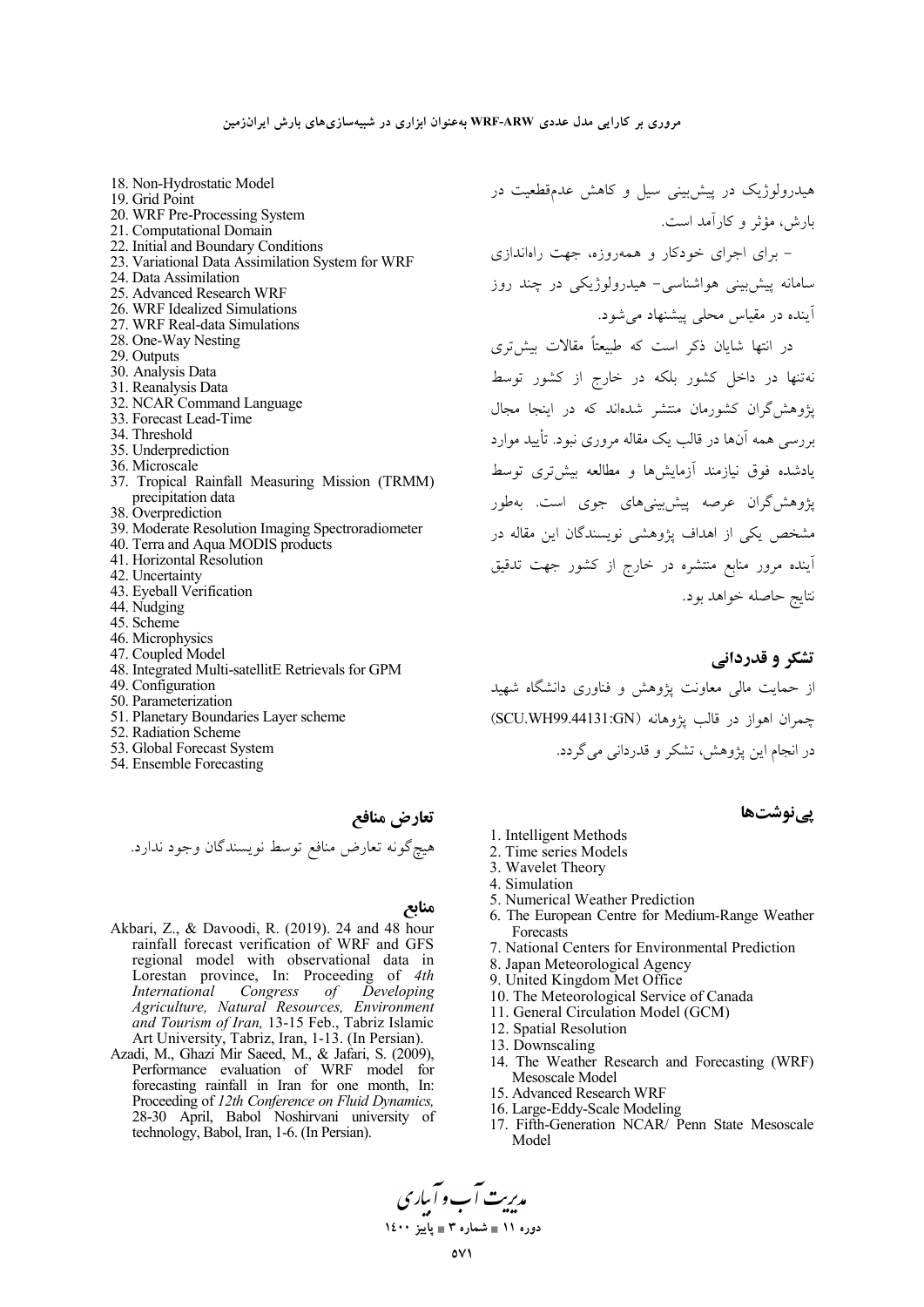- Azadi, M., Shirgholami, M. R., Hajjam, S., & Sahraian, F. (2012b). WRF Model Output Postprocessing for Daily Precipitation over Iran, *Iran Water Resources Research,* 7(4), 71. (In Persian).
- Azadi, M., Soufiyani, M., Vakili, G., & Ghaemi, H. (2016). A case study on the impact of synoptic and upper air data assimilation in WRF output for precipitation over Iran, *Iranian Journal of Geophysics,* 10(2), 110-119. (In Persian).
- Azadi, M., Taghizadeh, E., & Memarian, M. H. (2012a). Verification of WRF Precipitation Forecast over Iran Country during Nov. 2008- Jun. 2009, *Iran Water Resources Research,*  8(2), 48. (In Persian).
- Basha, C. Z., Bhavana, N., Bhavya, P., & Sowmya, V. (2020). Rainfall Prediction using Machine Learning & Deep Learning Techniques. *In 2020 International Conference on Electronics and Sustainable Communication Systems (ICESC) (pp. 92-97).* IEEE.
- Bijandi, M. (2019). Flood Prediction Using HEC-1 Model and WRF Postprocessed Model Based on Neural and Fuzzy Particle Swarm Algorithm and GPM Satellite Data: A Case Study of April 1398 Flood in Northeast of Iran, In: Proceeding of *7th comprehensive conference on flood engineering and management,* 5-7 Aug, Tehran, Iran. (In Persian).
- Cloke, H. L., & Pappenberger, F. (2009). Ensemble flood forecasting: A review. *Journal of hydrology,* 375(3-4), 613-626*.*
- Duzenli, E., Yucel, I., Pilatin, H., & Yilmaz, M. T. (2021). Evaluating the performance of a WRF initial and physics ensemble over Eastern Black Sea and Mediterranean regions in Turkey. *Atmospheric Research,* 248, 105184.
- Emmanouil, G., Vlachogiannis, D., & Sfetsos, A. (2021). Exploring the ability of the WRF-ARW atmospheric model to simulate different meteorological conditions in Greece. *Atmospheric Research,* 247, 105226.
- Faridmojtahedi, N., Ghaffarian, P., & Negah, S. (2017). Analyzing the Spatial Distribution of Heavy Snow Fall Depth in Gilan Plain (February 2005, January 2008, and February 2014) Using WRF Model, *Journal of Geography and Environmental Hazards,* 6(21), 109-126. (In Persian).
- Ghafarian, P., & Barekati, S. M. (2013). Verification of the Weather Research and Forecasting Model (WRF) for the Heavy Precipitation Forecasting in the Karun basin. A case study (8-9 February 2006), *Journal of Climate Research,* 4(15), 129-140. (In Persian).
- Ghamariadyan, M., & Imteaz, M. A. (2021). A

Wavelet Artificial Neural Network method for medium‐term rainfall prediction in Queensland (Australia) and the comparisons with conventional methods. *International Journal of Climatology,*  41, E1396-E1416.

- Goodarzi, L., Banihabib, M. E., & Ghafarian, P. (2018). Evaluation of the WRF Model Performance for Heavy Rainfall Simulation A Case Study of the Kan Basin in Iran, *Water and Soil Conservation,* 25(1), 229-242. (In Persian).
- Hong, S. Y., Dudhia, J., & Chen, S. H. (2004). A revised approach to ice microphysical processes for the bulk parameterization of clouds and precipitation. *Monthly weather review,* 132(1), 103-120.
- Imani Amirabad, S., Farrokhnia, A., Dehban, H., Hassanli, A.M., Javadi, F., & Najafi, M.S. (2019), WRF and GFS forecast performance model in forecasting heavy rainfall in the last country, In: Proceeding of *7th comprehensive conference on flood engineering and management,* 5-6 Aug., Tehran, 1-19. (In Persian).
- Jaberi, P., Sabetghadam, S., & Ghader, S. (2021). Visibility prediction during fog and precipitation using the WRF model over Tehran, *Journal of Spatial Analysis Environmental Hazarts,* 7(3), 107-124. (In Persian).
- Karimkhani, M., Jamshidi, T., Azadi, M., & Fattahi, E. (2018). Resolution impacts for accuracy of forecasting precipitation using the WRF model Area of Study: Karkhe and Karoon basin, *Journal of Wetland Ecobiology,* 9(4), 55- 74. (In Persian).
- Khansalari, S., & Ranjbar Saadatabadi, A. (2020). Investigating the causes of different performance of WRF model in forecasting rainfall of different weather systems from a Dynamic Perspective: A case study, *Nivar*, 108, 1-10. (In Persian).
- Khodamoradpour, M., & Irannejad, P. (2020). Evaluation of the calibrated snow model of the NOAH-MP land surface scheme coupled in the WRF using MODIS images in areas with different land-surface features, *Journal of Agricultural Meteorology, 7(2), 15-25*. (In Persian).
- Mahala, B. K., Mohanty, P. K., Xalxo, K. L., Routray, A., & Misra, S. K. (2021). Impact of WRF Parameterization Schemes on Track and Intensity of Extremely Severe Cyclonic Storm "Fani". *Pure and Applied Geophysics,* 178(1), 245-268.
- Mehdizadeh, S. (2020). Using AR, MA, and ARMA time series models to improve the performance of MARS and KNN approaches in monthly precipitation modeling under limited climatic data. *Water Resources Management,*  34(1), 263-282.

م*دیت آب و آبادی*<br>میت **1400 - 3 
 11**